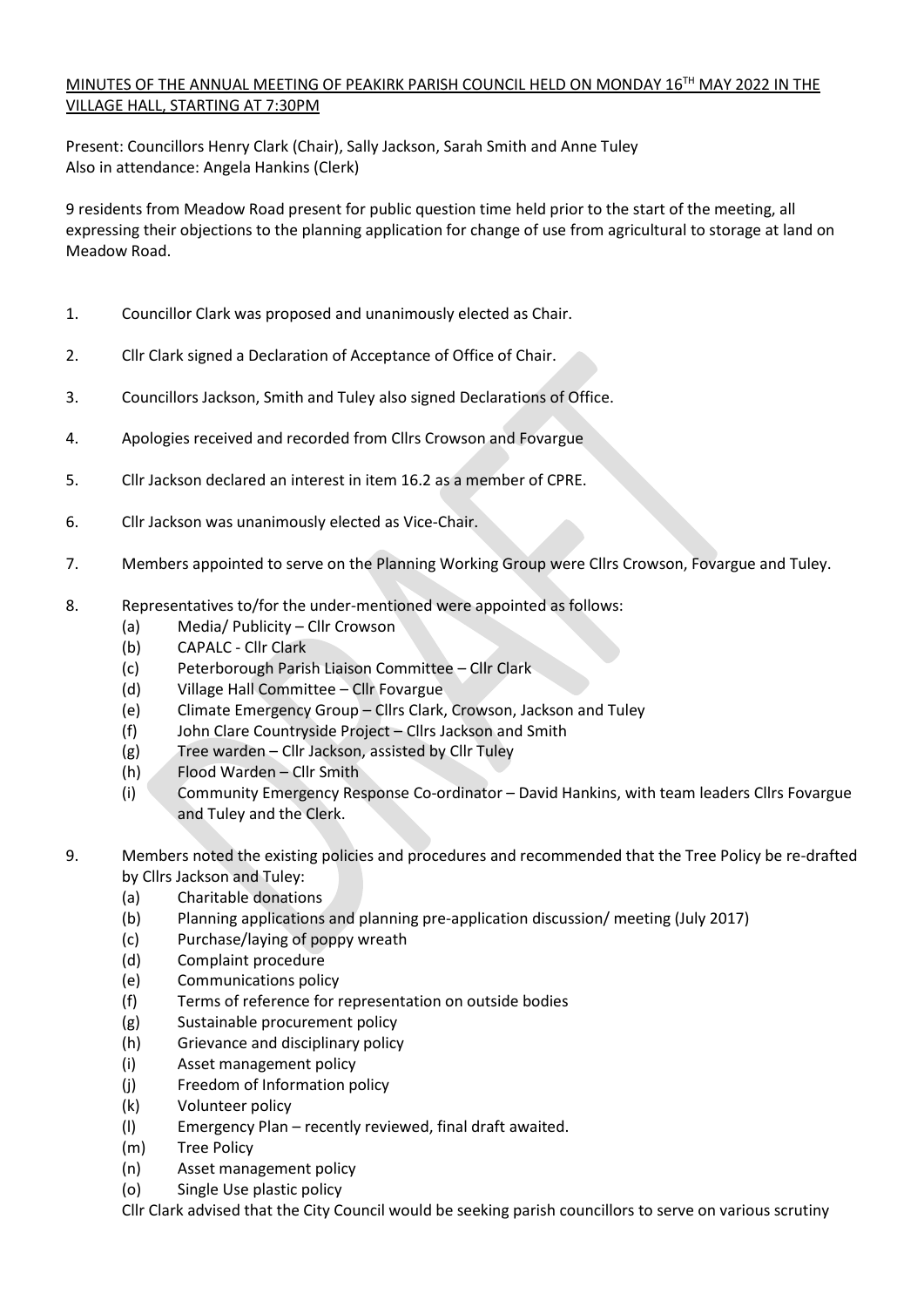Committees. Cllrs Smith and Tuley expressed interest. Information to be received in due course.

- 10. Members noted that the current Asset Inspection Log had been presented to council quite recently. Cllr Fovargue to undertake the next inspection in October.
- 11. Members agreed that ordinary meetings for the period January 2023– December 2023 should continue to be held on the 3<sup>rd</sup> Monday of the month wherever possible. Members were flexible about a date for the Annual Parish Meeting.
- 12. The continuation of the appointment of Mr Rod Gall as the Internal Auditor was agreed. Members requested that thanks be recorded and passed to Mr Gall.
- 13. The minutes of the previous meeting dated  $12<sup>th</sup>$  April 2022 were approved and signed as a true record.

### 14. Correspondence:

- 14.1 Clerks and Councils Direct, May Edition circulated for Cllrs Tuley/ Crowson and Fovargue
- 14.2 Police & Crime Commissioner local round table event to be held by Microsoft teams on 11<sup>th</sup> July to be attended by Cllr Smith.
- 14.3 National Allotment Society Magazine circulated for Cllrs Jackson/ Smith and Clark.

#### 15. Planning:

15.1 Members considered planning application 22/00346/FUL for change of use from agricultural field to storage of landscaping materials (retrospective) on land west of Meadow Road, Peakirk. It was noted that whilst the application states that vehicle movements now come from the south, they are in fact still coming from the north. Residents have counted up to 20 vehicles from both directions. Damage to the road, which is unsuitable for lorries, has occurred and the site is currently being used as a re-processing centre, not a storage facility. Excess material falls off the lorries causing damage and a significant amount of wildlife is being adversely affected. There is dust and noise pollution. Cllr Jackson advised that the Anglian Water strategic pipework project will prevent access from the south for some considerable time. It was agreed that should planners be inclined to give consent the parish council would request a referral to planning committee. Cllr Hiller to be copied into response to the City Council. Members had noted residents comments that the activity continues to expand despite the information given in the retrospective planning application.

### *Clerk to submit objections to the application accordingly.*

15.2 Oher planning matters: Grantham to Bexwell Pipeline Project. The Clerk advised that she had been contacted by a representative of Anglian Water with a view to arranging a meeting. Members agreed a preferred date of Wednesday 25<sup>th</sup> May, the meeting to be held in the church if available due to the village hall being booked. Publicity to the meeting to be given via e-mail, noticeboard and facebook.

### 16. Finance:

- 16.1 Approval given for payment of Home Working Allowance in the sum of £10 and salary payment to Mrs A Hankins for May.
- 16.2 Members approved the renewal of membership subscription to CPRE in the sum of £36.
- 16.3 Members received and noted the Annual Internal Audit Report 2021/22.
- 16.4 Cllr Clark completed, with approval of members the Annual Governance Statement 2021/22.
- 16.5 The Accounting Statements for 2021/22 were completed and approved.
- 16.6 Members agreed the declaration of the council as exempt from the requirement for a limited assurance review.
- 16.7 Consideration given to insurance renewal quotes received £560.74 to renew with existing insurers and £409.32 to insure with Zurich Insurance.
	- Members authorised payment to Zurich Insurance for new insurance policy.
- 16.8 Members authorised the payment of invoice, upon receipt, from Mr Harding for grass cutting.